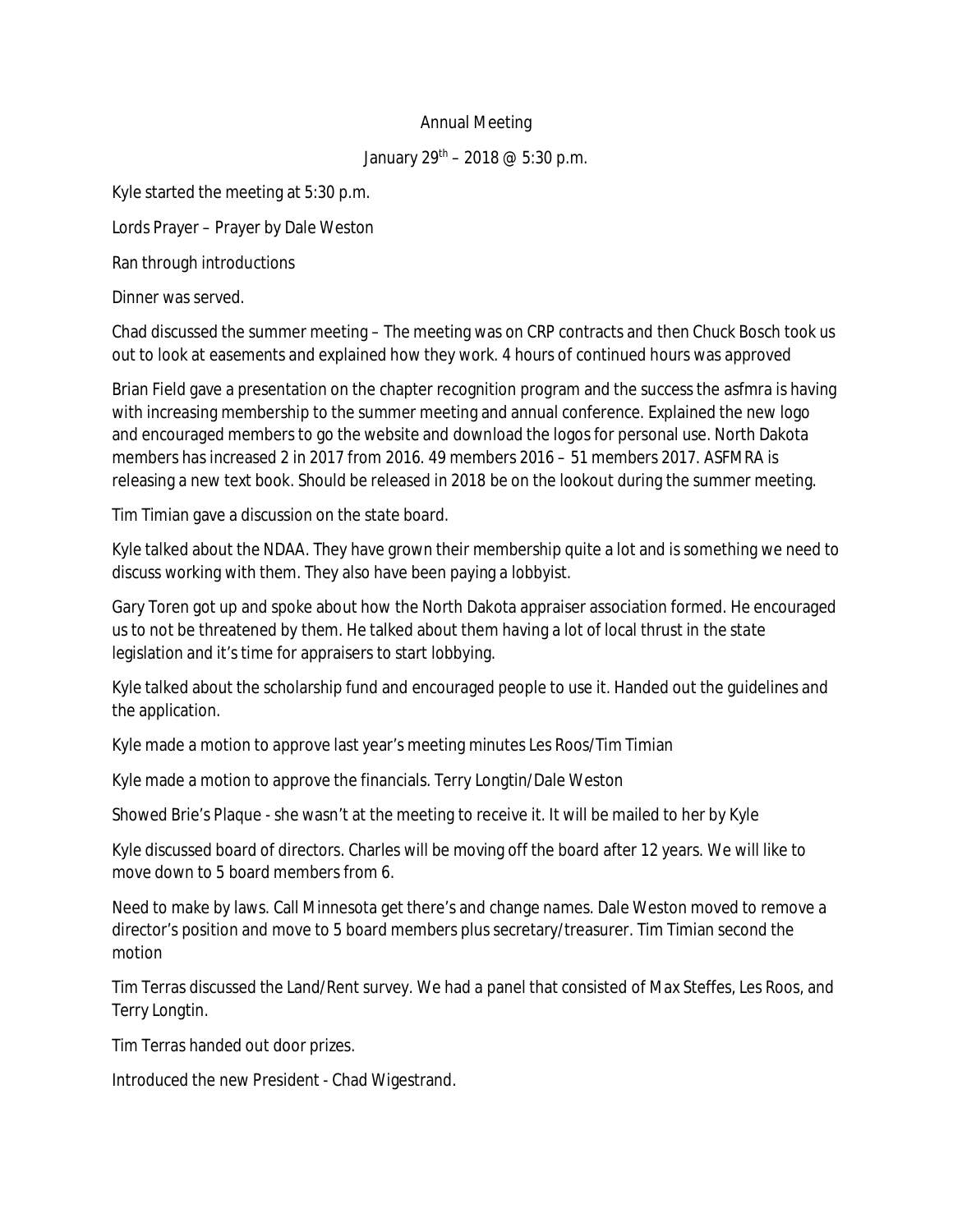Meeting was called to adjourn by Kyle Nelson. Tim Timian/Dale Weston

Tim Timian Kaitlyn Timian Brian Field Kyle Nelson Jeff Berg Gary Toren Jim Ivers Chad Wigestrand Tim Terras Tim Kreft Charles Peterson Eric Skolness Max Steffes Les Roos Terry Longtin Tyler Walsh Taylor Bussman Wendel Herman Dale Weston Allen Wood Aj Hammen Chuck Bosch Megan Klosterman Rodney Steffes Andy Gujidites